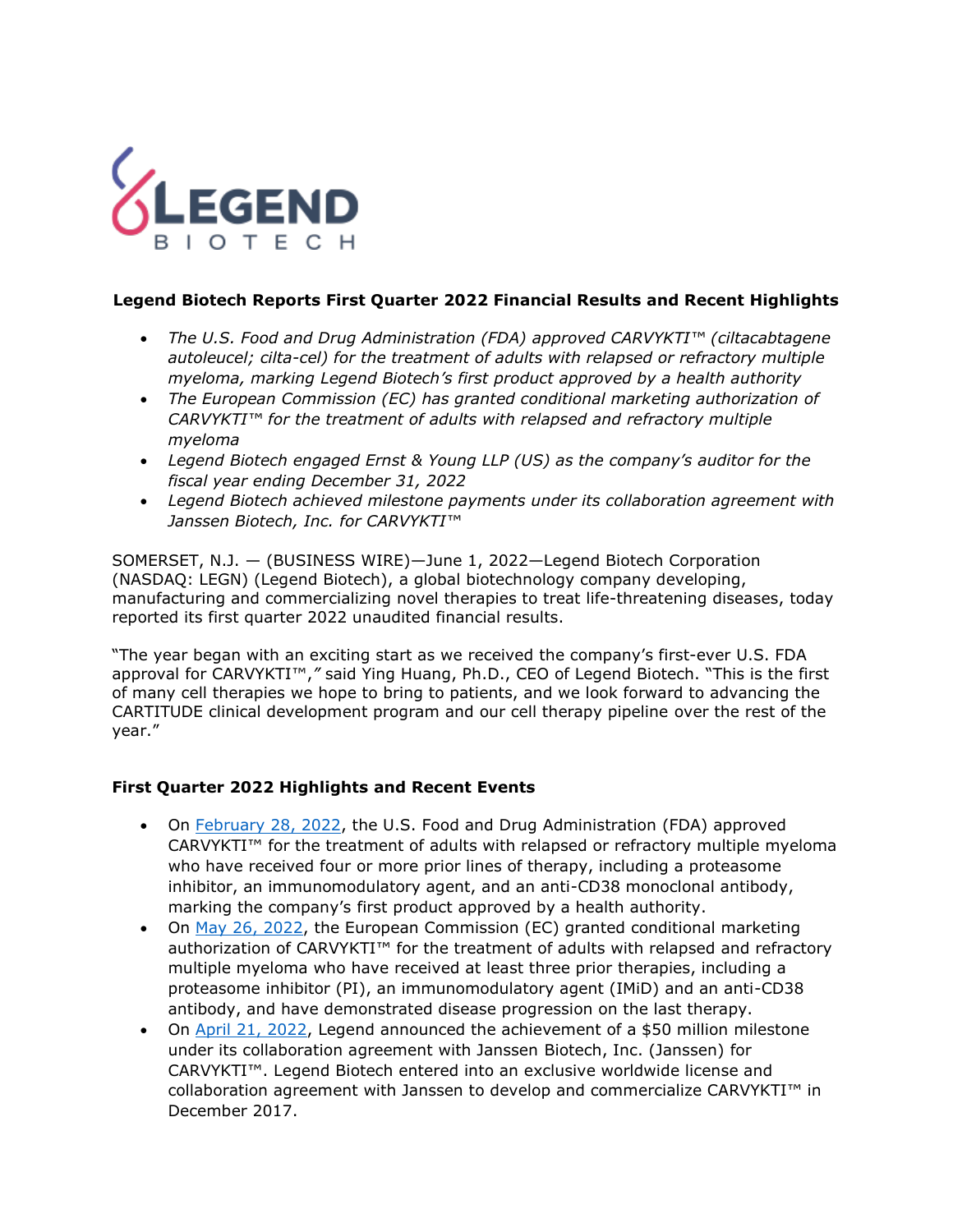- Legend Biotech engaged Ernst & Young LLP, located in the United States, as the company's independent, registered public accounting firm for the audits of the Company's financial statements and internal control over financial reporting for the fiscal year ending December 31, 2022.
- CARTITUDE-6 (not yet recruiting; sponsored by the European Myeloma Network), a second Phase 3 trial in frontline multiple myeloma, was posted on clinicaltrials.gov. This Phase 3, randomized, open-label study compares daratumumab, bortezomib, lenalidomide and dexamethasone (DVRd) followed by cilta-cel vs. DVRd followed by autologous stem cell transplant (ASCT) in newly diagnosed, transplant-eligible patients with multiple myeloma.
- On May 25, 2022, The FDA lifted its clinical hold of Legend Biotech's Phase 1 clinical trial of LB1901, the company's investigational autologous chimeric antigen receptor T-cell (CAR-T) therapy targeting malignant CD4+ T-cells for the treatment of adults with relapsed or refractory T-cell lymphoma (TCL)*.*
- On [March 23, 2022,](https://investors.legendbiotech.com/node/7351/pdf) Legend Biotech was awarded Newcomer of the Year at the tenth annual Foreign Investment Trophy ceremony hosted by Flanders Investment & Trade (FIT) for its joint investment in a state-of-the-art manufacturing facility in Flanders with Janssen Pharmaceutica N.V.
- Legend Biotech made the following management appointments: Lori Macomber, CPA, as Chief Financial Officer; Guowei Fang, Ph.D., as Senior Vice President, Global Head of Research and Early Development; and Marc L. Harrison, as Vice President and General Counsel.

# **Financial Results for First Quarter Ended March 31, 2022**

# *Cash and Cash Equivalents, Time Deposits, and Short-Term Investments*

As of March 31, 2022, Legend Biotech had approximately \$796.0 million of cash and cash equivalents, deposits and short-term investments.

## *Revenue*

Revenue for the three months ended March 31, 2022 was \$40.8 million compared to \$13.7 million for the three months ended March 31, 2021. The increase of \$27.1 million was primarily due to revenue recognition from additional milestones achieved. Legend Biotech has not generated any revenue from product sales to date.

## *Research and Development Expenses*

Research and development expenses for the three months ended March 31, 2022 were \$81.3 million compared to \$71.1 million for the three months ended March 31, 2021. This increase of \$10.2 million was primarily due to a higher number of clinical trials with more patients enrolled and a higher number of research and development activities in cilta-cel and for other pipelines in the first quarter of 2022.

## *Administrative Expenses*

Administrative expenses for the three months ended March 31, 2022 were \$12.7 million compared to \$8.7 million for the three months ended March 31, 2021. The increase of \$4.0 million was primarily due to Legend Biotech's expansion of supporting administrative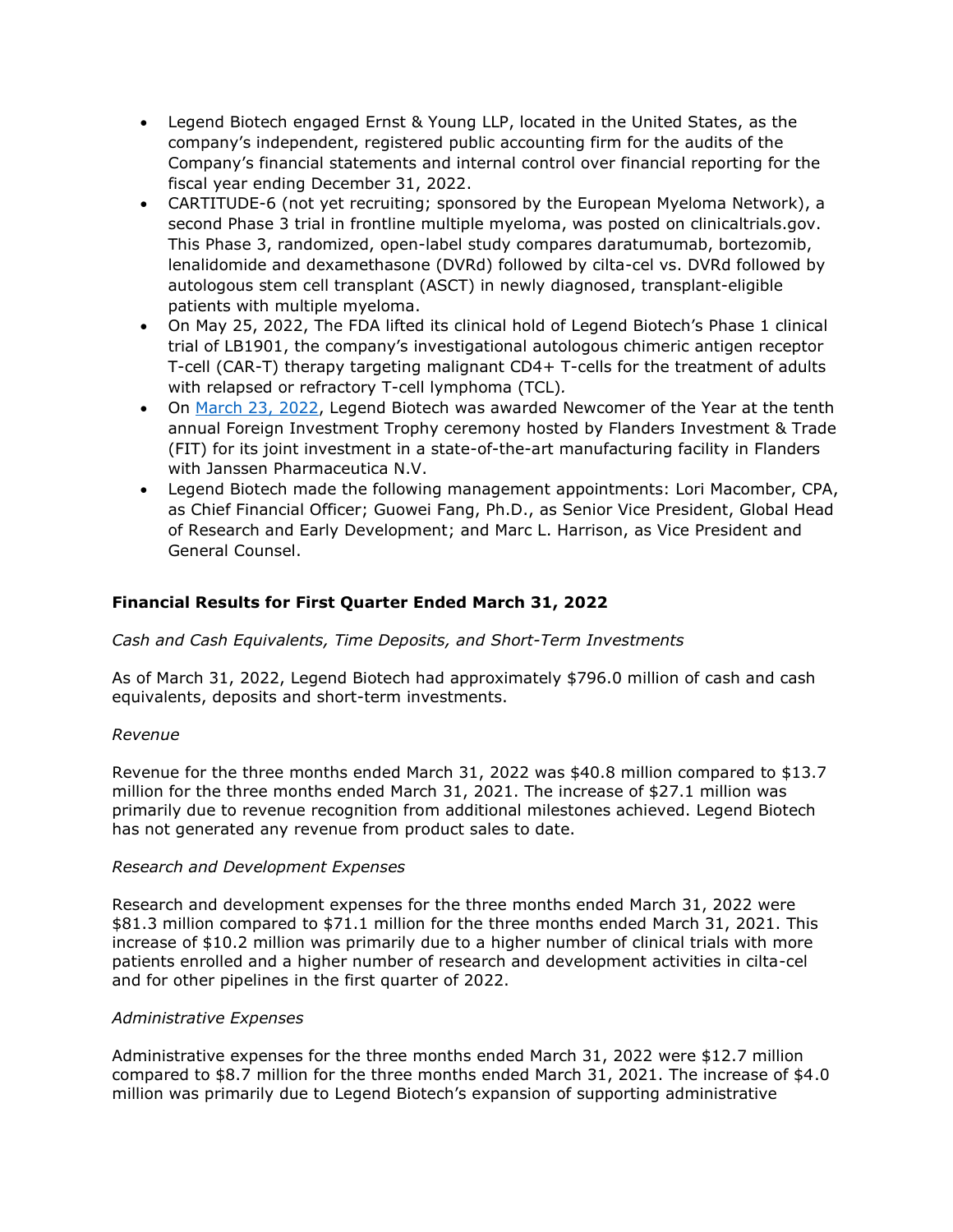functions to facilitate continuous research and development activities as well as activities to establish elements of a commercialization infrastructure.

### *Selling and Distribution Expenses*

Selling and distribution expenses for the three months ended March 31, 2022 were \$21.3 million compared to \$13.4 million for the three months ended March 31, 2021. This increase of \$7.9 million was primarily due to increased costs associated with commercial preparation activities for cilta-cel.

### *Other Income and Gains*

Other income and gains for the three months ended March 31, 2022 were \$1.0 million compared to \$0.7 million for the three months ended March 31, 2021. The increase of \$0.3 million was primarily due to more interest income earned in first quarter of 2022.

### *Other Expenses*

Other expenses for the three months ended March 31, 2022 were \$1.5 million compared to \$2.0 million for the three months ended March 31, 2021. The decrease was primarily due to less foreign currency exchange loss in first quarter of 2022.

### *Finance Costs*

Finance costs for the three months ended March 31, 2022 were \$1.0 million compared to \$0.04 million for the three months ended March 31, 2021. The increase was primarily due to interest for advance funding, which is comprised of interest on interest-bearing borrowings funded by Janssen under the parties' collaboration agreement.

#### *Fair Value Gain of Warrant Liability*

Fair value gain of warrant liability for the year ended March 31, 2022 was \$34.9 million caused by changes in the fair value of a warrant that Legend Biotech issued to an institutional investor through a private placement transaction in May 2021 with an initial fair value of \$81.7 million at the issuance date. The warrant was assessed as a financial liability with a fair value of \$87.9 million as of December 31, 2021 and a fair value of \$53.0 million as of March 31, 2022.

#### *Loss for the Period*

For the three months ended March 31, 2022, net loss was \$41.1 million, or \$0.13 per share, compared to a net loss of \$80.9 million, or \$0.30 per share, for the three months ended March 31, 2021.

#### **About Legend Biotech**

Legend Biotech is a global biotechnology company dedicated to treating, and one day curing, life-threatening diseases. Headquartered in Somerset, New Jersey, we are developing advanced cell therapies across a diverse array of technology platforms, including autologous and allogenic chimeric antigen receptor T-cell, T-cell receptor (TCR-T), and natural killer (NK) cell-based immunotherapy. From our three R&D sites around the world, we apply these innovative technologies to pursue the discovery of safe, efficacious and cutting-edge therapeutics for patients worldwide.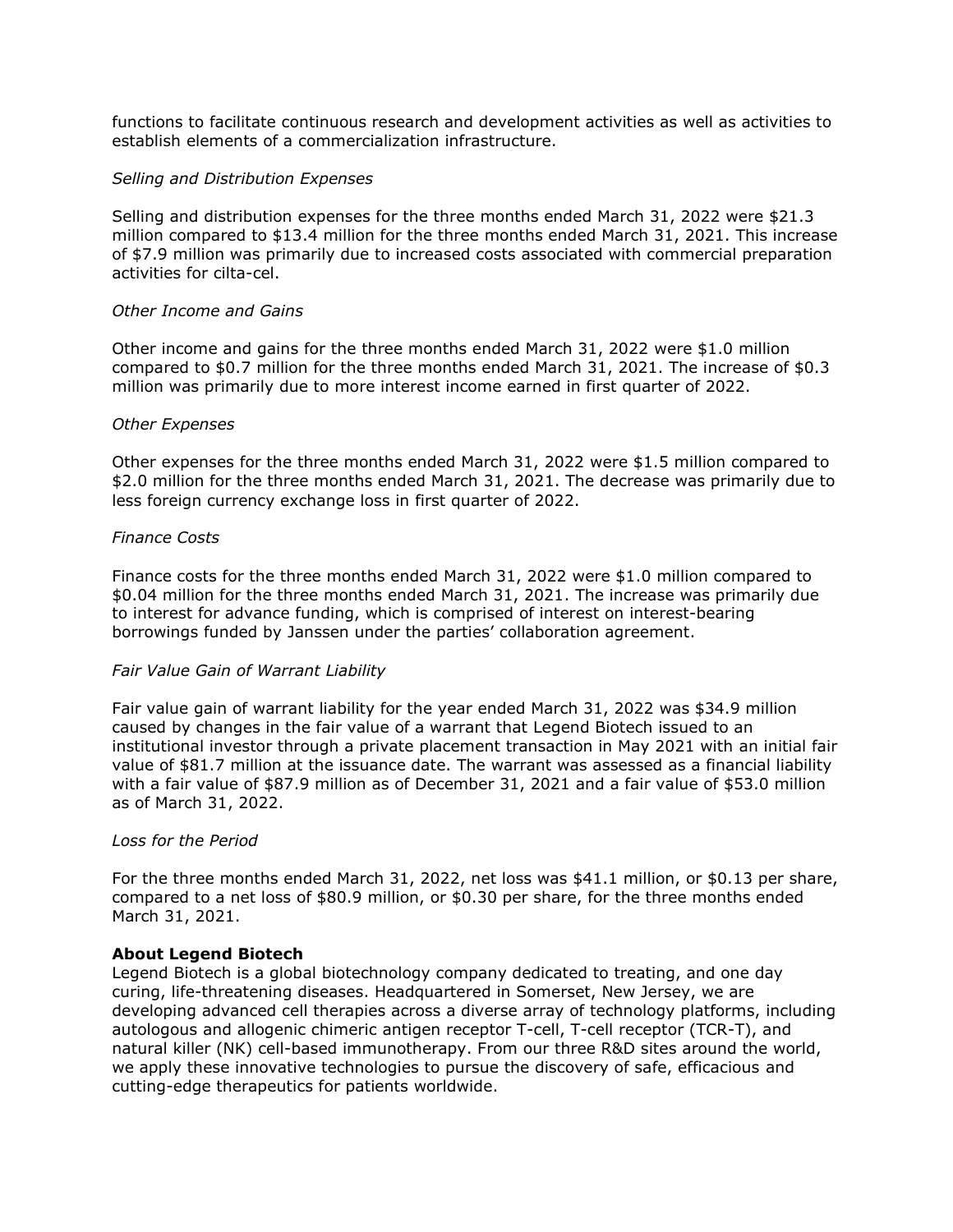Learn more at [www.legendbiotech.com](http://www.legendbiotech.com/) and follow us on **Twitter** and **LinkedIn**.

## **About CARVYKTI™ (Ciltacabtagene autoleucel; cilta-cel)**

CARVYKTI™ is a BCMA-directed, genetically modified autologous T-cell immunotherapy, which involves reprogramming a patient's own T-cells with a transgene encoding a chimeric antigen receptor (CAR) that identifies and eliminates cells that express BCMA. BCMA is primarily expressed on the surface of malignant multiple myeloma B-lineage cells, as well as late-stage B-cells and plasma cells. The CARVYKTI™ CAR protein features two BCMAtargeting single domain antibodies designed to confer high avidity against human BCMA. Upon binding to BCMA-expressing cells, the CAR promotes T-cell activation, expansion, and elimination of target cells. $<sup>1</sup>$ </sup>

In December 2017, Legend Biotech Corporation entered into an exclusive worldwide license and collaboration agreement with Janssen Biotech, Inc. (Janssen) to develop and commercialize cilta-cel.

[In February 2022](https://legendbiotech.com/wp-content/uploads/2022/02/CARVYKTI%E2%84%A2-ciltacabtagene-autoleucel-BCMA-Directed-CAR-T-Therapy-Receives-U.S.-FDA-Approval-2.pdf), CARVYKTI™ was approved by the U.S. Food and Drug Administration (FDA) for the treatment of adults with relapsed or refractory multiple myeloma.<sup>2</sup> [In May](https://legendbiotech.com/wp-content/uploads/2022/05/CARVYKTI%C2%AE-ciltacabtagene-autoleucel-Granted-Conditional-Approval-by-the-European-Commission.pdf) [2022,](https://legendbiotech.com/wp-content/uploads/2022/05/CARVYKTI%C2%AE-ciltacabtagene-autoleucel-Granted-Conditional-Approval-by-the-European-Commission.pdf) the European Commission (EC) granted conditional marketing authorization of CARVYKTI™ for the treatment of adults with relapsed and refractory multiple myeloma.<sup>3</sup> Cilta-cel was granted Breakthrough Therapy Designation in the U.S. in [December 2019](https://legendbiotech.com/wp-content/uploads/2021/05/JNJ4528_Breakthrough_Therapy_Designation_Release.pdf) and in China in [August 2020.](https://legendbiotech.com/wp-content/uploads/2021/05/LEGN_PR_08052020.pdf) In addition, cilta-cel received a PRIority MEdicines (PRIME) designation from the European Commission in April 2019. Cilta-cel also received Orphan Drug Designation from the U.S. FDA in February 2019, from the European Commission in February 2020, and from the Pharmaceuticals and Medicinal Devices Agency (PMDA) in Japan in June 2020. [In May 2022,](https://legendbiotech.com/wp-content/uploads/2022/03/CARVYKTI%C2%AE-ciltacabtagene-autoleucel-Receives-Positive-CHMP-Opinion.pdf) the European Medicines Agency's Committee for Orphan Medicinal Products recommended by consensus that the orphan designation for cilta-cel be maintained on the basis of clinical data demonstrating improved and sustained complete response rates following treatment.<sup>4</sup>

## **About Multiple Myeloma**

Multiple myeloma is an incurable blood cancer that starts in the bone marrow and is characterized by an excessive proliferation of plasma cells.<sup>5</sup> In 2022, it is estimated that more than 34,000 people will be diagnosed with multiple myeloma, and more than 12,000 people will die from the disease in the  $U.S.^6$  While some patients with multiple myeloma have no symptoms at all, most patients are diagnosed due to symptoms that can include bone problems, low blood counts, calcium elevation, kidney problems or infections.<sup>7</sup> Although treatment may result in remission, unfortunately, patients will most likely relapse.<sup>8</sup> Patients who relapse after treatment with standard therapies, including protease inhibitors, immunomodulatory agents, and an anti-CD38 monoclonal antibody, have poor prognoses and few treatment options available.<sup>9,10</sup>

#### **Cautionary Note Regarding Forward-Looking Statements**

*Statements in this press release about future expectations, plans and prospects, as well as any other statements regarding matters that are not historical facts, constitute "forwardlooking statements" within the meaning of The Private Securities Litigation Reform Act of 1995. These statements include, but are not limited to, statements relating to Legend Biotech's strategies and objectives; statements relating to CARVYKTI™, including Legend Biotech's expectations for CARVYKTI™, such as Legend Biotech's manufacturing and commercialization expectations for CARVYKTI™ and the potential effect of treatment with CARVYKTI™; statements about submissions for cilta-cel to, and the progress of such submissions with, the U.S. Food and Drug Administration (FDA), the European Medicines Agency (EMA), the Chinese Center for Drug Evaluation of National Medical Products*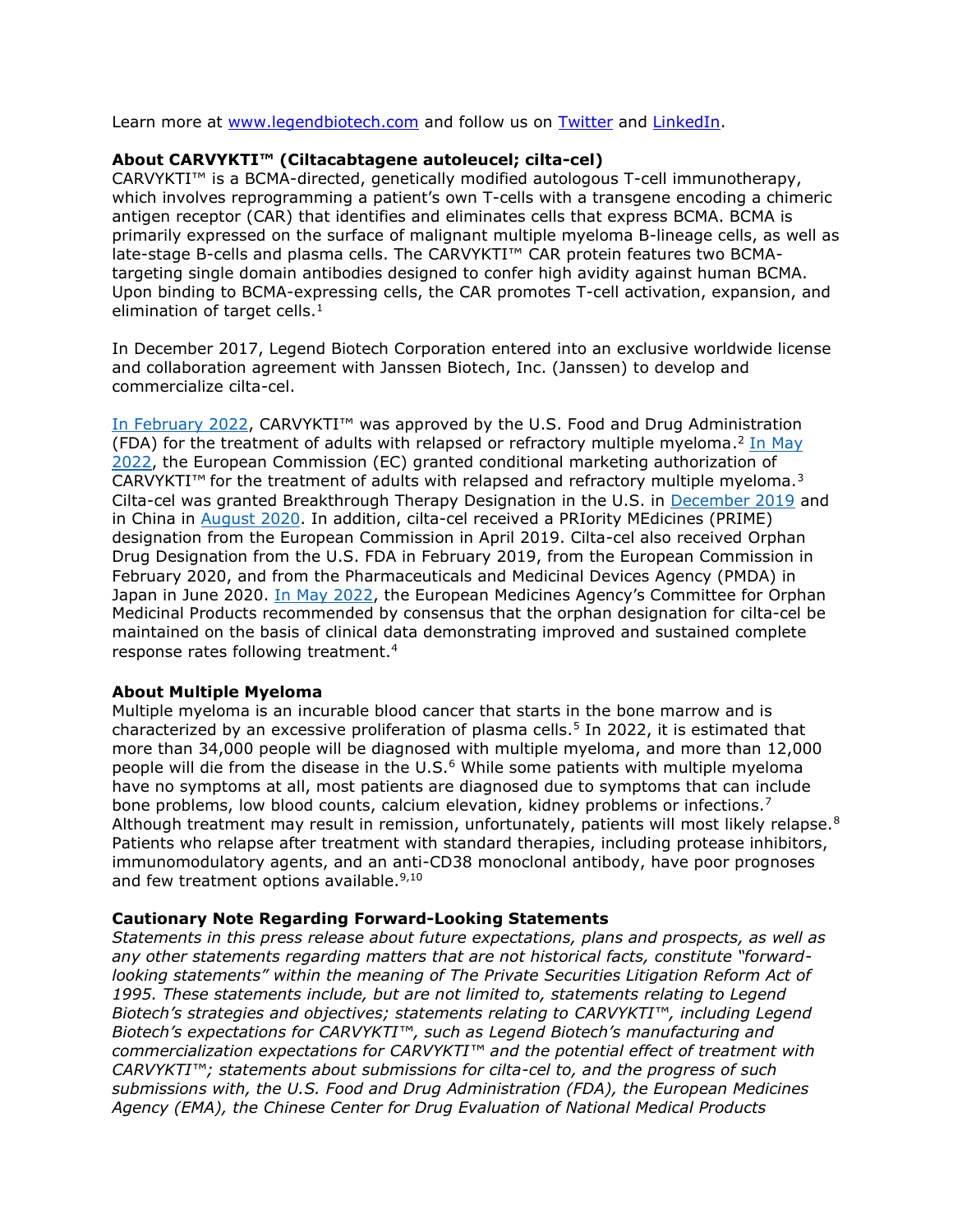*Administration (CDE) and other regulatory authorities; the anticipated timing of, and ability to progress, clinical trials, including patient enrollment and the resumption of the Phase 1 clinical trial of LB1901; the ability to maintain and progress the conditional marketing authorization for cilta-cel granted by the EMA; the submission of Investigational New Drug (IND) applications to, and maintenance of such applications with, regulatory authorities; the ability to generate, analyze and present data from clinical trials; and the potential benefits of Legend Biotech's product candidates. The words "anticipate," "believe," "continue," "could," "estimate," "expect," "intend," "may," "plan," "potential," "predict," "project," "should," "target," "will," "would" and similar expressions are intended to identify forwardlooking statements, although not all forward-looking statements contain these identifying words. Actual results may differ materially from those indicated by such forward-looking statements as a result of various important factors. Legend Biotech's expectations could be affected by, among other things, uncertainties involved in the development of new pharmaceutical products; unexpected clinical trial results, including as a result of additional analysis of existing clinical data or unexpected new clinical data; unexpected regulatory actions or delays, including requests for additional safety and/or efficacy data or analysis of data, or government regulation generally; unexpected delays as a result of actions undertaken, or failures to act, by our third party partners; uncertainties arising from challenges to Legend Biotech's patent or other proprietary intellectual property protection, including the uncertainties involved in the U.S. litigation process; competition in general; government, industry, and general public pricing and other political pressures; the duration and severity of the COVID-19 pandemic and governmental and regulatory measures implemented in response to the evolving situation; as well as the other factors discussed in the "Risk Factors" section of the Legend Biotech's Annual Report on Form 20-F filed with the Securities and Exchange Commission on March 31, 2022. Should one or more of these risks or uncertainties materialize, or should underlying assumptions prove incorrect, actual results may vary materially from those described in this press release as anticipated, believed, estimated or expected. Any forward-looking statements contained in this press release speak only as of the date of this press release. Legend Biotech specifically disclaims any obligation to update any forward-looking statement, whether as a result of new information, future events or otherwise.*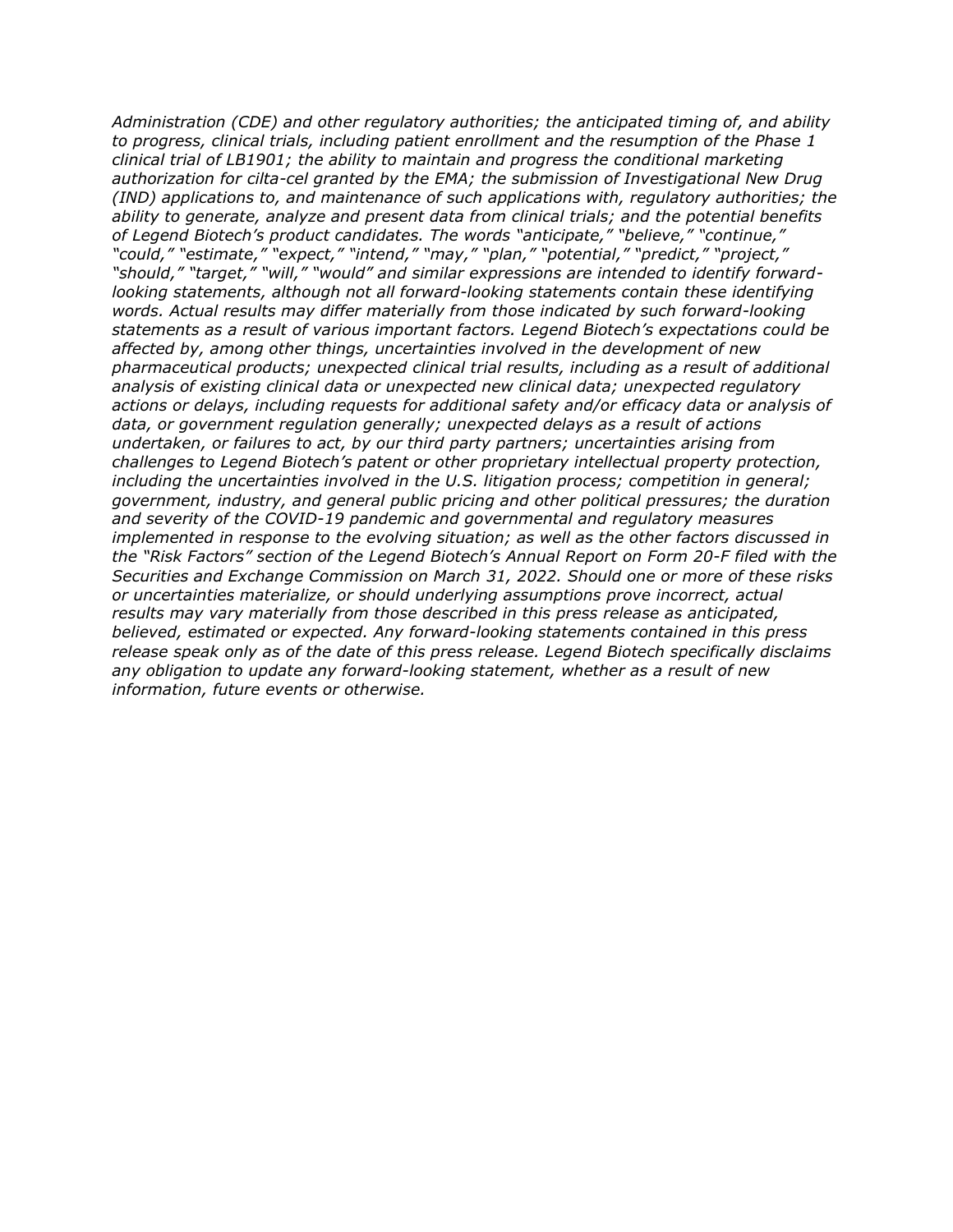# **LEGEND BIOTECH CORPORATION CONDENSED CONSOLIDATED STATEMENTS OF PROFIT OR LOSS**

|                                                                          | <b>Three months ended March 31</b> |             |
|--------------------------------------------------------------------------|------------------------------------|-------------|
|                                                                          | 2022                               | 2021        |
| (in thousands, US\$, except share and per share data)                    | (Unaudited)                        | (Unaudited) |
|                                                                          | 40,827                             | 13,682      |
|                                                                          | 1,012                              | 722         |
| Research and development expenses                                        | (81, 346)                          | (71, 072)   |
|                                                                          | (12, 657)                          | (8, 742)    |
|                                                                          | (21, 302)                          | (13, 417)   |
|                                                                          | (1,527)                            | (2,034)     |
|                                                                          | 34,900                             |             |
|                                                                          | (994)                              | (38)        |
|                                                                          | (41,087)                           | (80, 899)   |
|                                                                          |                                    |             |
|                                                                          | (41,087)                           | (80, 899)   |
| Attributable to:                                                         |                                    |             |
| Ordinary equity holders of the parent                                    | (41,087)                           | (80, 899)   |
| Loss per share attributable to ordinary equity holders of<br>the parent: |                                    |             |
|                                                                          | (0.13)                             | (0.30)      |
|                                                                          | (0.13)                             | (0.30)      |
| Shares used in loss per share computation:                               |                                    |             |
|                                                                          | 308,699,034                        | 266,293,913 |
|                                                                          | 308,699,034                        | 266,293,913 |
|                                                                          |                                    |             |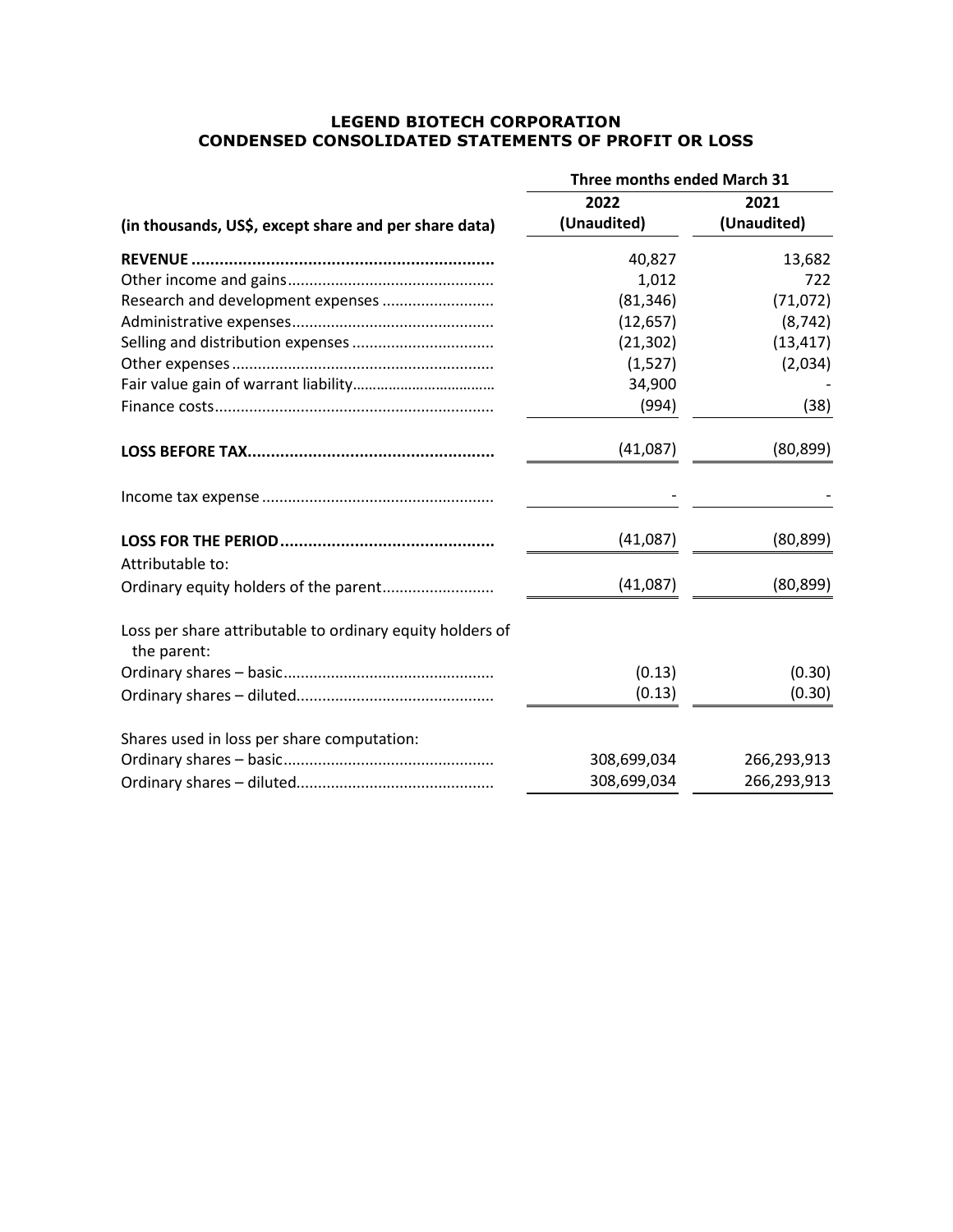## **LEGEND BIOTECH CORPORATION CONDENSED CONSOLIDATED STATEMENTS OF FINANCIAL POSITION**

|                                                       | March 31, 2022<br>(Unaudited) | December 31, 2021 |
|-------------------------------------------------------|-------------------------------|-------------------|
| (in thousands, US\$)                                  |                               |                   |
| <b>NON-CURRENT ASSETS</b>                             |                               |                   |
|                                                       | 156,005                       | 145,724           |
| Advance payments for property, plant and equipment    | 258                           | 2,168             |
|                                                       | 7,393                         | 7,186             |
|                                                       | 4,912                         | 5,148             |
|                                                       | 4,517                         | 4,684             |
|                                                       | 4,726                         | 4,705             |
|                                                       | 177,811                       | 169,615           |
| <b>CURRENT ASSETS</b>                                 |                               |                   |
|                                                       | 2,895                         | 1,749             |
|                                                       | 50,451                        | 50,410            |
| Prepayments, other receivables and other assets       | 16,651                        | 12,754            |
| Financial assets measured at amortized cost           | 29,974                        | 29,937            |
| Financial assets at fair value through profit or loss | 99,995                        |                   |
|                                                       | 1,448                         | 1,444             |
|                                                       | 283,505                       | 163,520           |
|                                                       | 377,786                       | 688,938           |
|                                                       | 862,705                       | 948,752           |
|                                                       | 1,040,516                     | 1,118,367         |
| <b>CURRENT LIABILITIES</b>                            |                               |                   |
|                                                       | 9,712                         | 7,043             |
|                                                       | 96,055                        | 123,464           |
|                                                       | 320                           | 304               |
|                                                       | 53,000                        | 87,900            |
|                                                       | 883                           | 911               |
|                                                       | 65,560                        | 60,644            |
|                                                       | 225,530                       | 280,266           |
| <b>NON-CURRENT LIABILITIES</b>                        |                               |                   |
|                                                       | 245,850                       | 242,578           |
|                                                       | 1,630                         | 1,593             |
| Interest-bearing loans and borrowings                 | 126,714                       | 120,462           |
|                                                       | 356                           | 396               |
|                                                       | 1,873                         | 1,866             |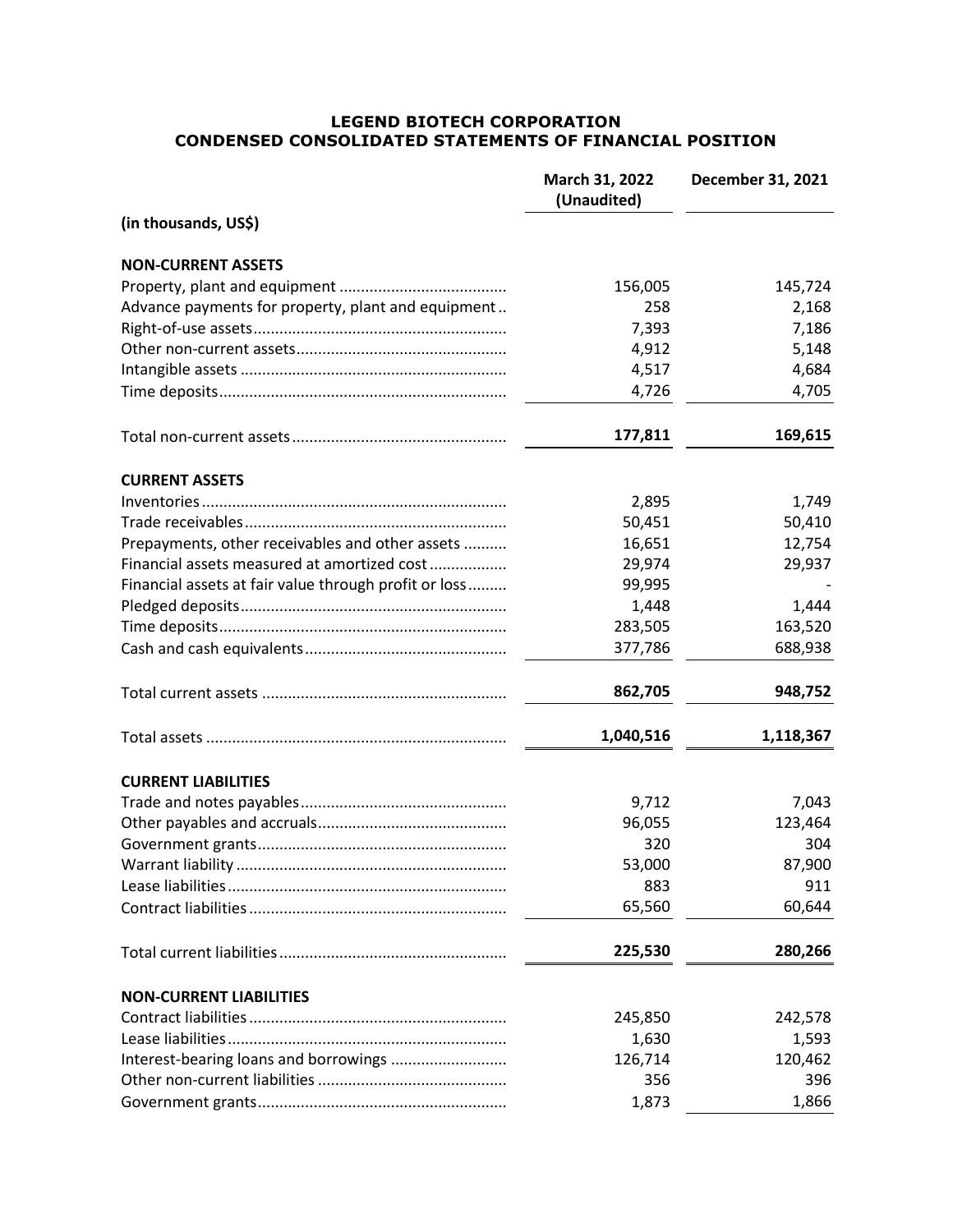|                      | March 31, 2022<br>(Unaudited) | December 31, 2021 |
|----------------------|-------------------------------|-------------------|
| (in thousands, US\$) |                               |                   |
|                      | 376,423                       | 366,895           |
|                      | 601,953                       | 647,161           |
| <b>EQUITY</b>        |                               |                   |
|                      | 31                            | 31                |
|                      | 438,532                       | 471,175           |
|                      | 438,563                       | 471,206           |
|                      | 438,563                       | 471,206           |
|                      | 1,040,516                     | 1,118,367         |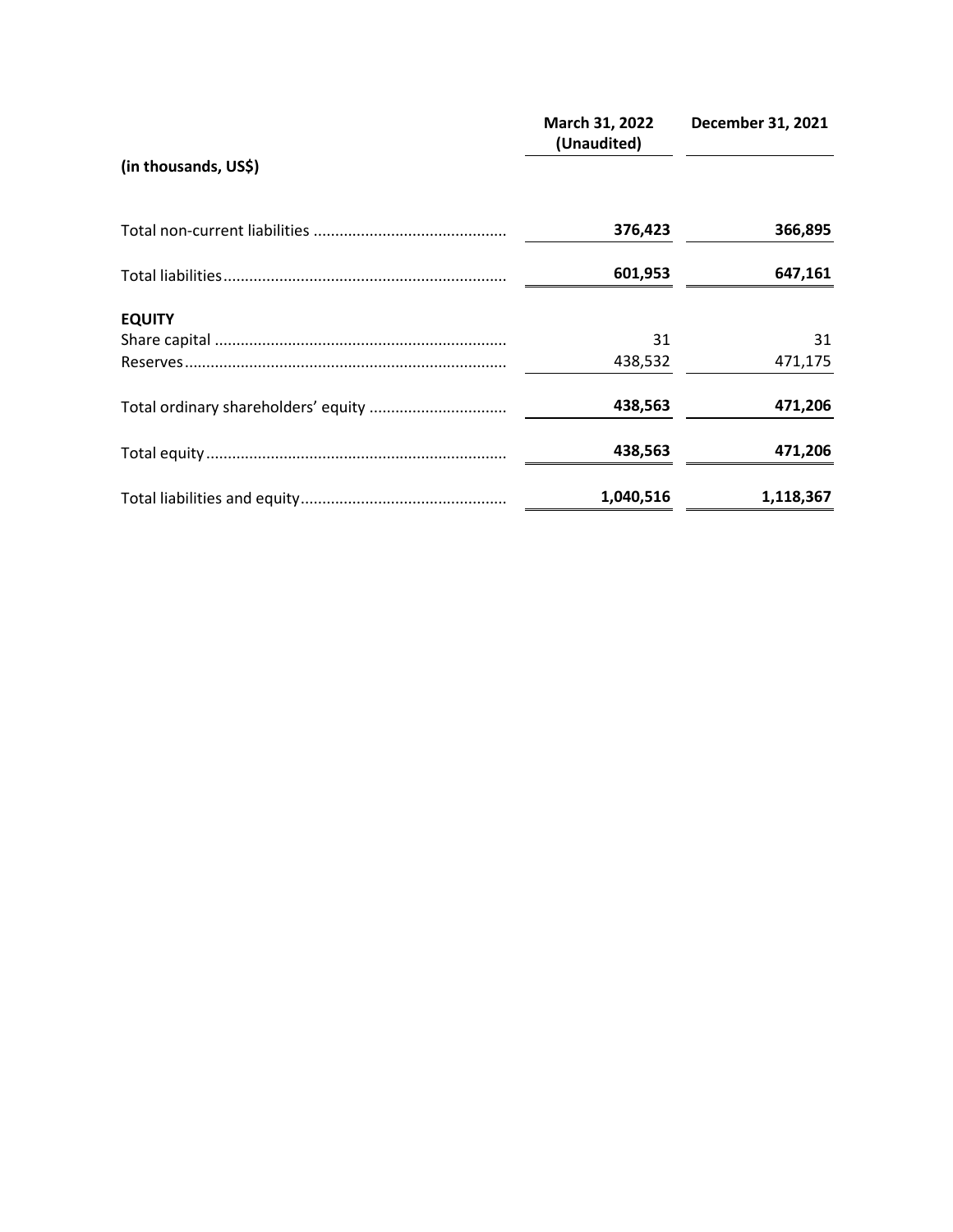## **LEGEND BIOTECH CORPORATION CONDENSED CONSOLIDATED STATEMENTS OF CASH FLOWS**

|                                                                   | Three months ended March 31 |                     |
|-------------------------------------------------------------------|-----------------------------|---------------------|
| (in thousands, US\$)                                              | 2022<br>(Unaudited)         | 2021<br>(Unaudited) |
| LOSS BEFORE TAX                                                   | (41,087)                    | (80, 899)           |
| <b>CASH FLOWS USED IN OPERATING ACTIVITIES</b>                    | (78, 687)                   | (26, 787)           |
| <b>CASH FLOWS USED IN INVESTING ACTIVITIES</b>                    | (232,500)                   | (17, 150)           |
| <b>CASH FLOWS FROM FINANCING ACTIVITIES</b>                       | 25                          | 207                 |
| NET DECREASE IN CASH AND CASH EQUIVALENTS                         | (311, 162)                  | (43, 730)           |
| Effect of foreign exchange rate changes, net                      | 10                          | 337                 |
| Cash and cash equivalents at beginning of the period              | 688,938                     | 455,689             |
| CASH AND CASH EQUIVALENTS AT END OF THE PERIOD                    | 377,786                     | 412,296             |
| ANALYSIS OF BALANCES OF CASH AND CASH EQUIVALENTS                 |                             |                     |
| Cash and bank balances                                            | 667,465                     | 462,552             |
| Less: Pledged deposits                                            | 1,448                       | 256                 |
| Time deposits                                                     | 288,231                     | 50,000              |
| Cash and cash equivalents as stated in the statement of financial | 377,786                     | 412,296             |
| Cash and cash equivalents as stated in the statement of cash      | 377,786                     | 412,296             |